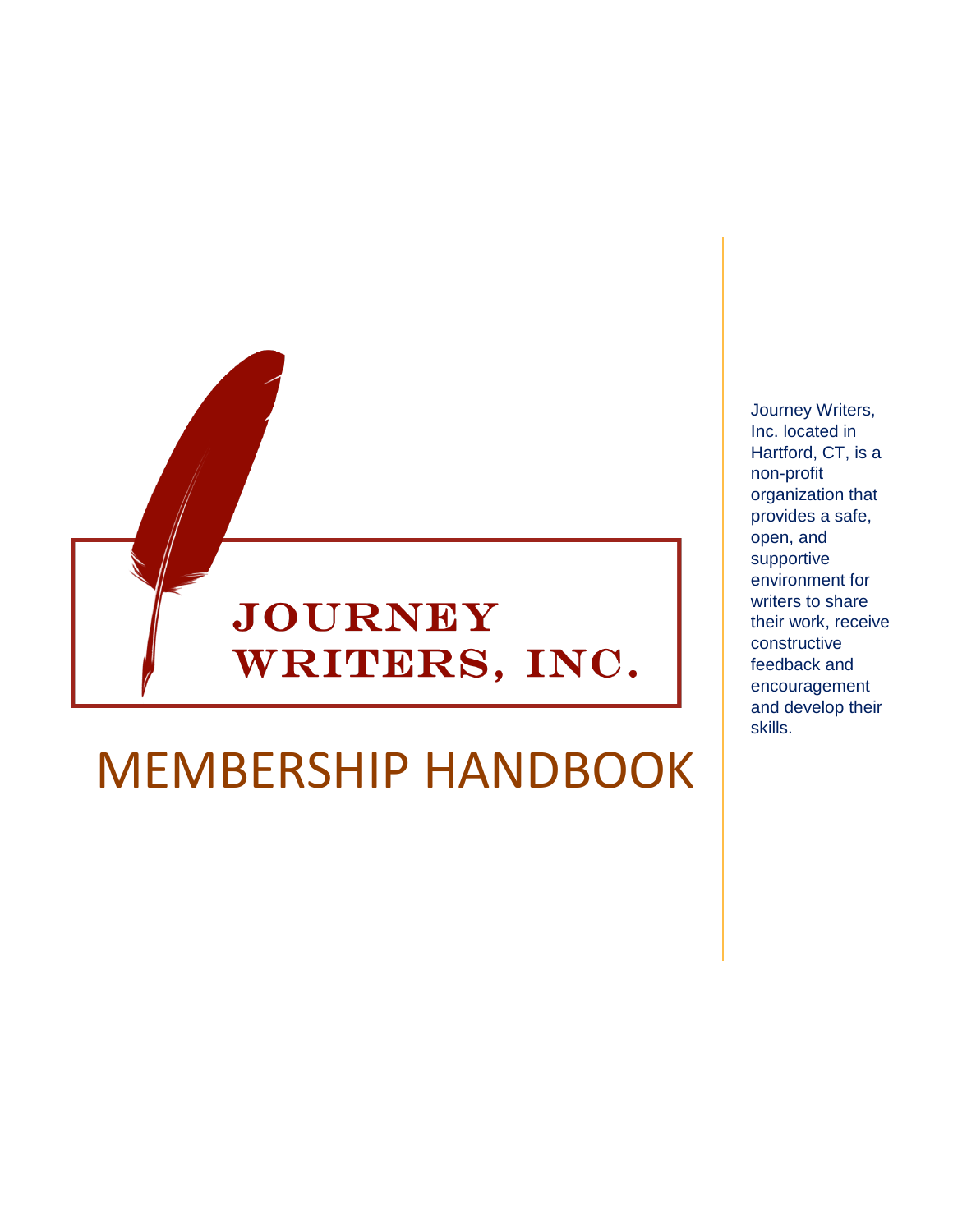

# Table of Contents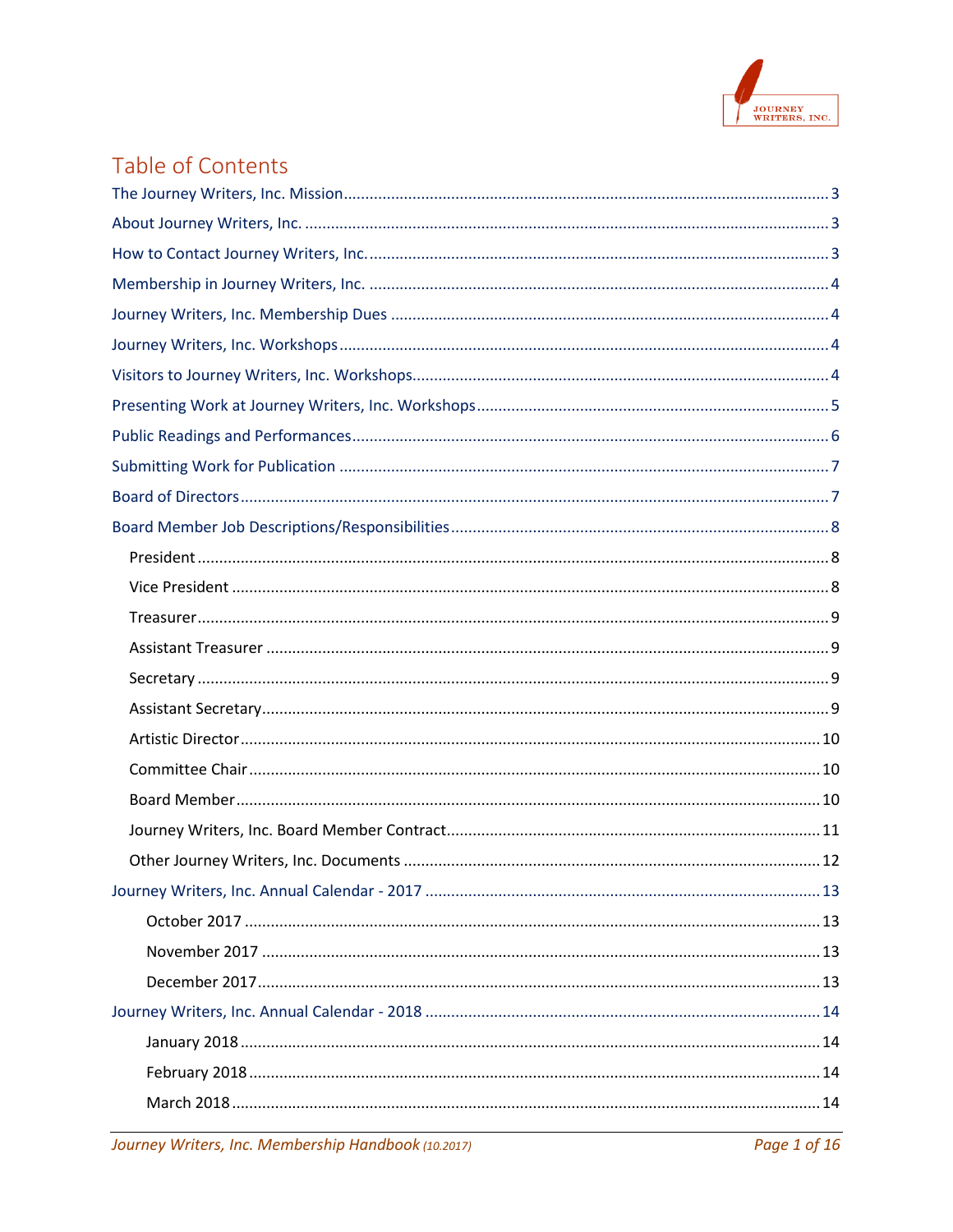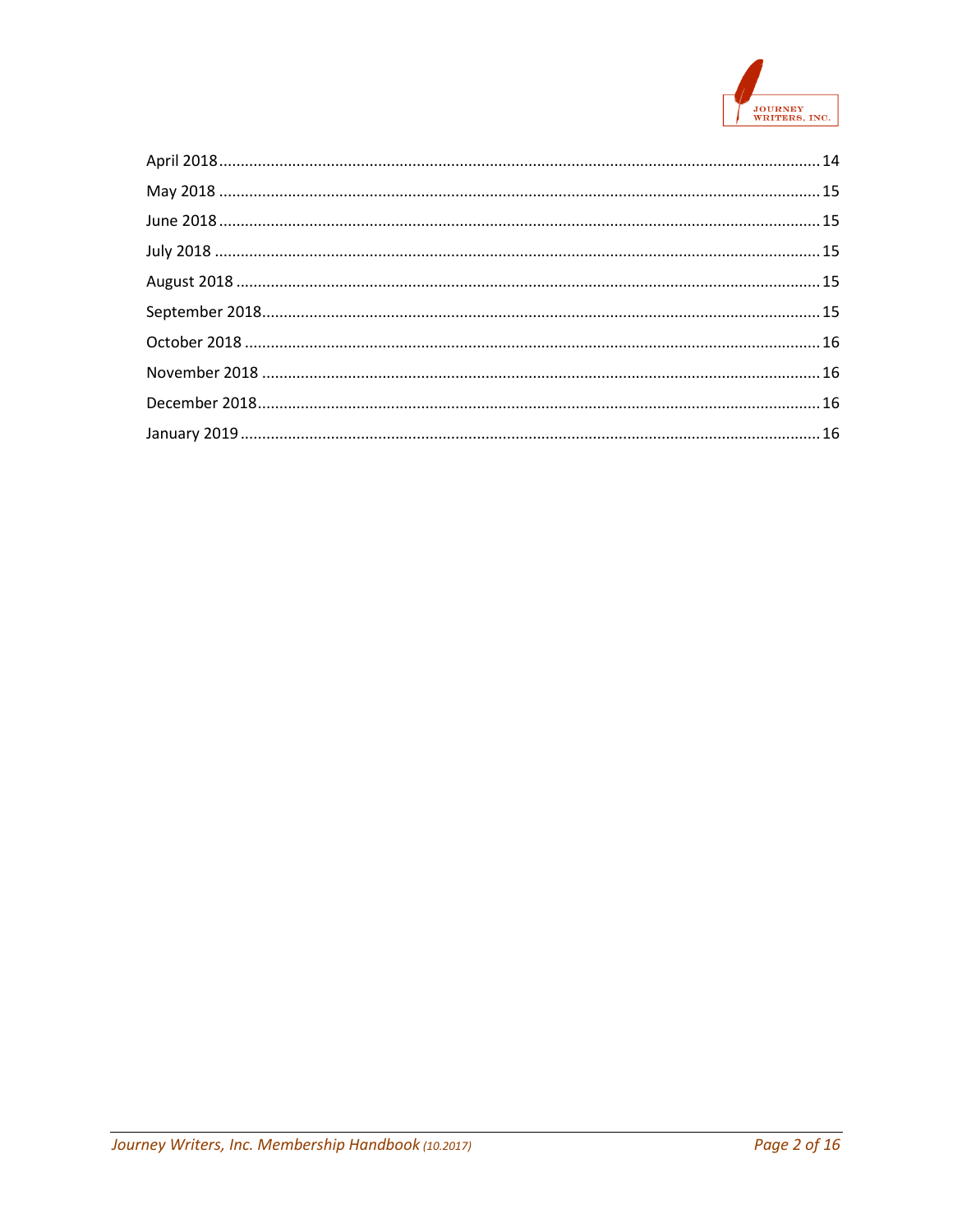

# <span id="page-3-0"></span>The Journey Writers, Inc. Mission

Journey Writers, Inc., provides a safe, open, and supportive environment for writers to share their work and receive constructive feedback and encouragement. It provides information and skill development opportunities to assist writers in publishing and presenting their work.

## <span id="page-3-1"></span>About Journey Writers, Inc.

Journey Writers, Inc. was founded in September 2013 when the four founders, Carla Dean, Therelza Ellington, Liston N. Filyaw and Frances McAlpine Sharp collaborated to create an organization to support writers and provide a safe, open, affirmative space for writers to share their work and obtain constructive feedback.

The first writers workshop was held on October 24, 2013 at the main branch of the Hartford Public Library. After meeting in various locations, including members' homes, by January of 2014, meetings were being held twice each month and had moved to the Christian Activities Council (CAC) at 47 Vine Street in Hartford. In addition to providing writing support through twice-monthly workshops, Journey Writers, Inc. also began periodically offering writers an opportunity to present their work in readings and performances.

In July of 2014 a group of the writers retreated to Martha's Vineyard, where they created works that were shared with the larger group upon their return. The Journey Writers Retreat to Martha's Vineyard has since become an annual event, and now includes an invitation to be part of the Chilmark Writers Workshop each summer.

In September 2014, the name of the group was officially changed from "Writers Workshop" to "Journey Writers" and in January 2016, Journey Writers was approved as a 501 (c) (3) non-profit organization and became Journey, Writers, Inc.

## <span id="page-3-2"></span>How to Contact Journey Writers, Inc.

- Address: Journey Writers, Inc. 47 Vine Street Hartford, CT 06112
- On Line: [Journeywriters2013@gmail.com](mailto:Journeywriters2013@gmail.com) www.thejourneywriters.co.vu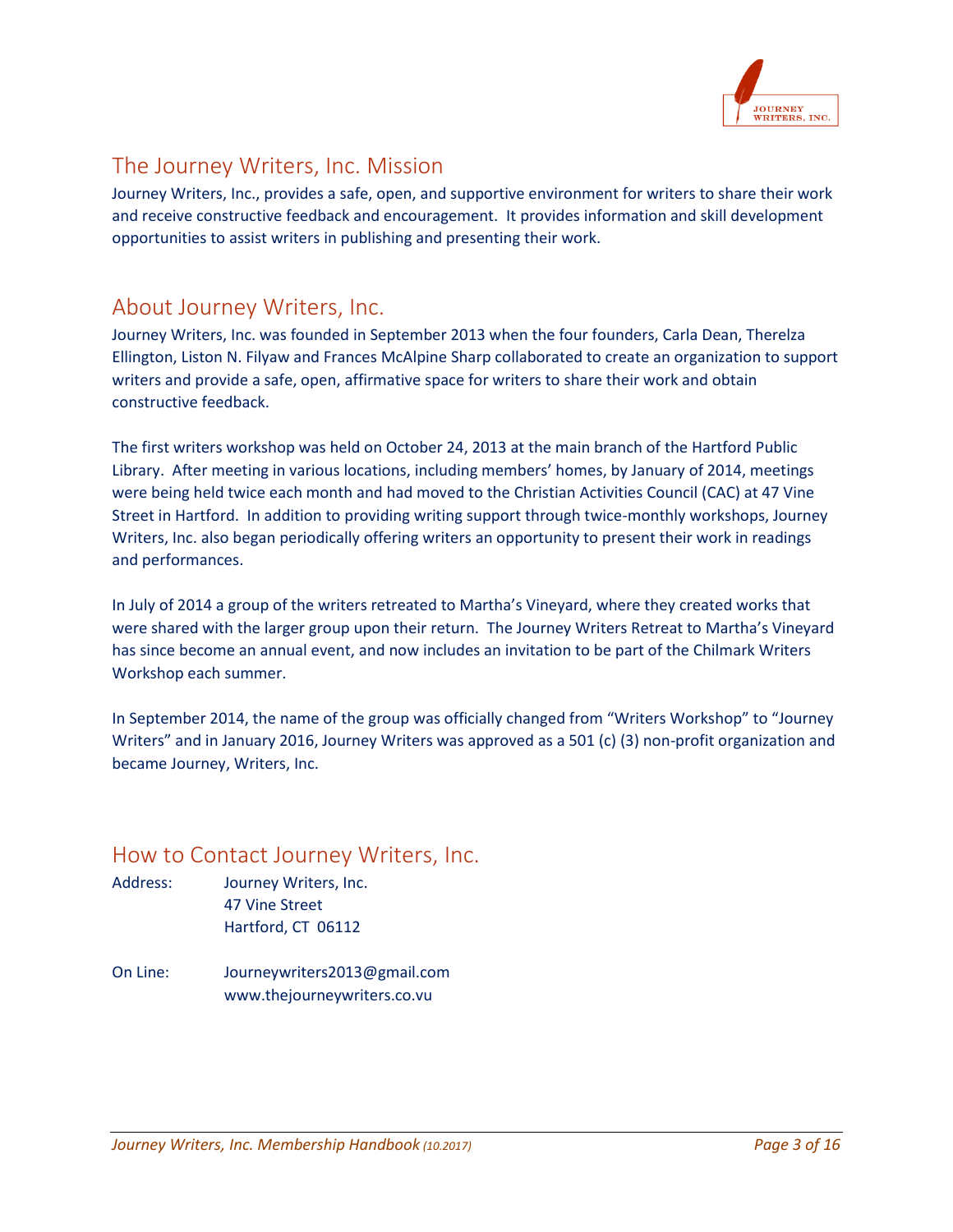

# <span id="page-4-0"></span>Membership in Journey Writers, Inc.

Current and aspiring writers are welcome to join Journey Writers, Inc.

Members who are in good standing can present their work for review during the twice-monthly workshops. They may read their work themselves, or may call upon others to read the work. Members receive constructive feedback regarding the work presented, and can ask questions and engage the group in a discussion of the work.

# <span id="page-4-1"></span>Journey Writers, Inc. Membership Dues

To be in good standing, members of Journey Writers, Inc., must pay annual dues. Membership Dues are payable in January of each year. New members can join at any time during the year.

Individuals who join in January through June, will be required to pay the full amount of their dues level. Individuals who join in July through December, will be required to pay half the amount of their dues level.

Membership Dues Levels:

- \$50/year (one-time payment)
- \$5/month (payment option for annual membership)
- \$25/year (retired, part-time worker, unemployed)

## <span id="page-4-2"></span>Journey Writers, Inc. Workshops

Writers Workshops are typically held twice each month. Meeting dates and times are noted on the *Journey Writers, Inc. Annual Calendar*.

During the Workshops, members present their work and receive feedback. Topics of educational and general interest are presented, and members share notices regarding community events and other information that may be of interest to the membership.

All members are encouraged to attend and actively participate in the Workshops.

Light refreshments are usually provided at each meeting. Members are encouraged to contribute to the refreshments from time to time and to help with the set up and clean up, as needed.

## <span id="page-4-3"></span>Visitors to Journey Writers, Inc. Workshops

Visitors are welcome to attend Journey Writer Workshops.

Individuals can "visit" Journey Writers, Inc. workshops up to three times without having to join the organization. The three visits do not have to be consecutive Workshops. After attending three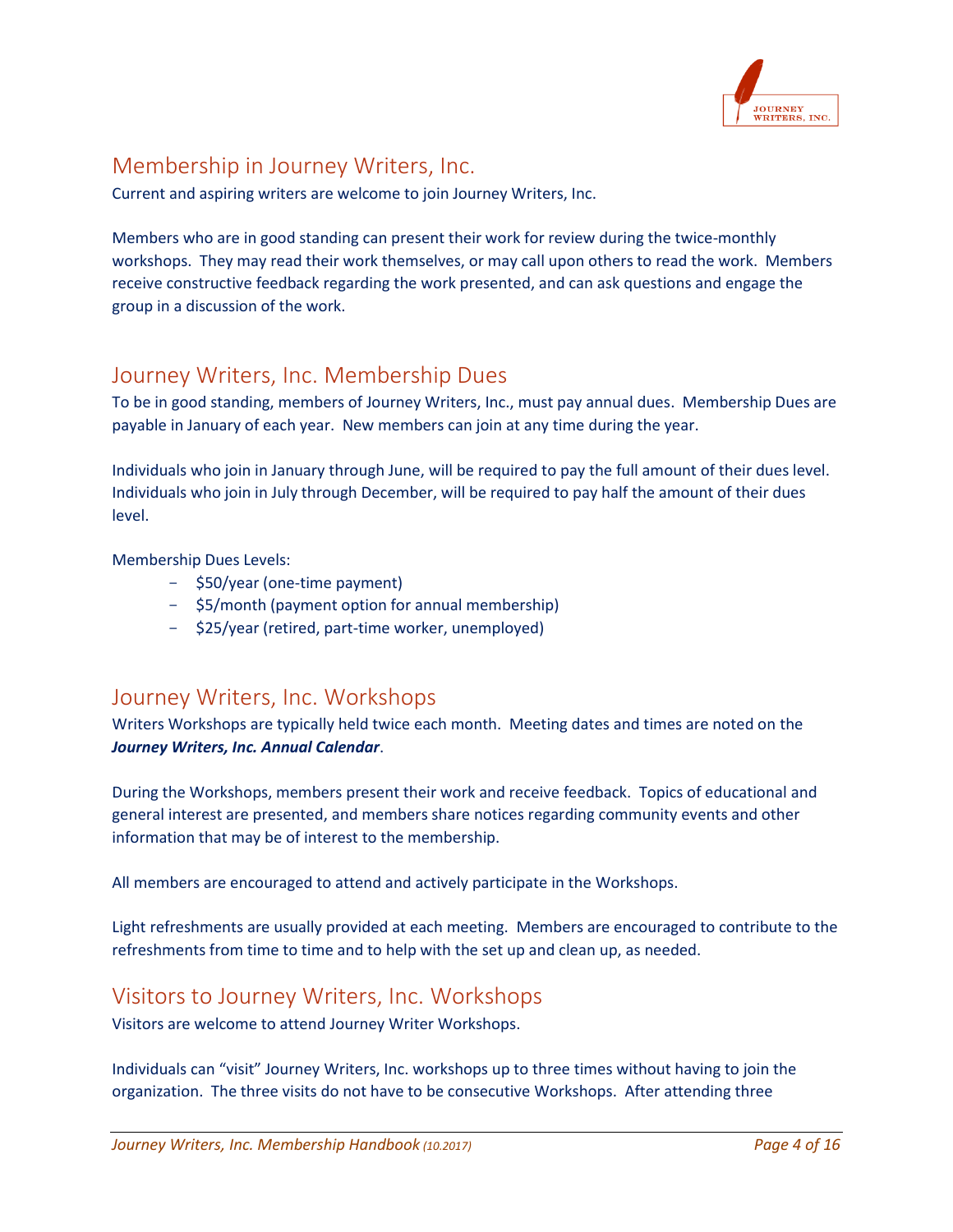

Workshops, individuals must become Journey Writer members to attend additional Journey Writer Workshops.

As a visitor to a Journey Writer Workshop, individuals can:

- Listen to the readings done by Journey Writer members.
- Participate in the discussions to critique the pieces that are presented.
- Participate in other activities and discussions that take place during the meeting.
- Present their own work for review during the open presentation portion at the end of the meeting.

All visitors must sign the attendance sheet at the Workshop, which includes the non-disclosure agreement that explains all works presented are the sole property of the writers and cannot be shared or used outside of the meeting without the expressed consent of the writer.

# <span id="page-5-0"></span>Presenting Work at Journey Writers, Inc. Workshops

Writers are encouraged to present their work at Journey Writers, Inc. Workshops. Members will listen to the work and will respond with candid feedback to help writers improve the work. Depending on the work and the writer's preference, feedback from the group may take the form of open, free-flowing discussion to comprehensive written critiques. Writers may choose to apply those portions of the feedback they feel are valuable.

Writers who incorporate feedback into their work are encouraged to present the work a second time. This second presentation may help the writer determine if the changes made have had the effect the writer desires. At this time (and at any additional readings of the work), writers may request additional feedback on the work.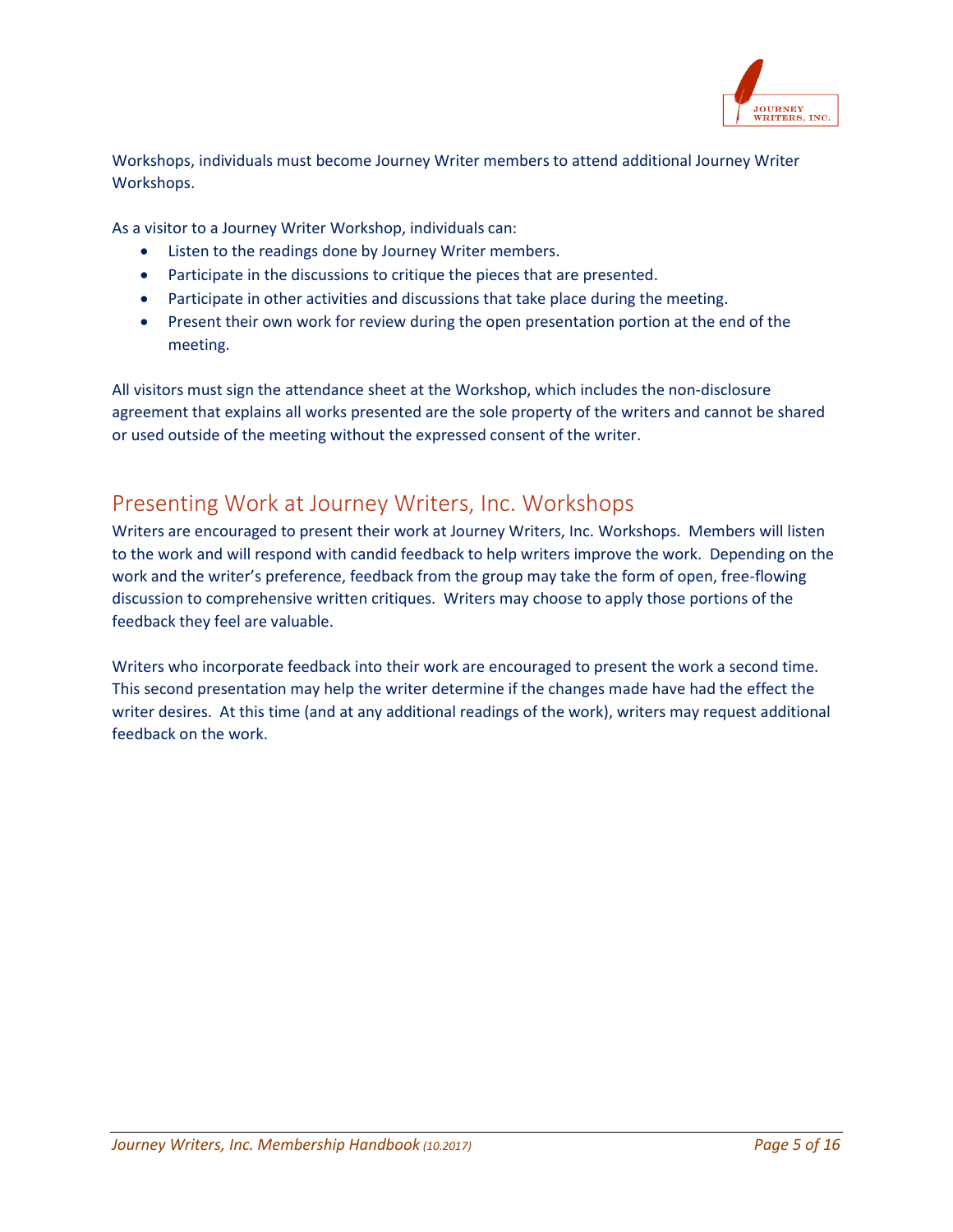

# <span id="page-6-0"></span>Public Readings and Performances

Periodically, Journey Writers, Inc. presents readings or performances to showcase members' work. These events are listed on the *Journey Writers, Inc. Annual Calendar*. Members are encouraged to consider submitting their works to be included in these programs. Submissions from non-members are not accepted.

To be considered for inclusion, works must have been workshopped and critiqued in one of the twicemonthly workshops and must be presented in writing. The number of submissions each member can make for a program will be announced for each program. Typically, members are limited to two to three submissions for a specific program. However, this number may vary, depending on the needs of the program.

Only those works that have been "workshopped" (presented and critiqued during a previous workshop meeting and then reworked, based on the feedback), are eligible for submission. Submission of work does not guarantee the work will be included in the program. All submissions will be reviewed to determine how well they fit the theme and length of the program. Work that is approved for inclusion will be archived and may, with the writer's permission, be used in future presentations, publications and promotions.

Submitting work and having the work selected for a program does not obligate the writer to be "on stage" to present the work during the public reading or performance. Writers who wish to be "on stage," should indicate their interest at the time they submit their work, or at the time their work is selected for inclusion in the program. If the writer is not interested in presenting the work "on stage," the work can still be included in the program and will be read or performed by another reader or performer.

Writers who do not submit work for the program, are still eligible to be "on stage" readers and performers in the program. Members who are interested in reading or performing should notify the program's production manager or director of their interest. Interest in reading or performing does not guarantee the member will be selected to be "on stage." Except under certain circumstances, when a specific skill may be needed (e.g. singing, dancing, etc.) "on stage" participation in readings and performances is limited to members.

The success of these events relies heavily on the support of all members. "On stage" readings and performances require significant "behind the scenes" work. Members who are not a part of the "on stage" reading or performance group, are strongly encouraged to volunteer to work "behind the scenes" in a support capacity. Volunteer positions (e.g. stage managing, publicity, technical support, etc.) will be announced at the time the reading or performance is announced. Participation "behind the scenes" is not limited to members. Non-members are also welcome to participate "behind the scenes."

In addition to volunteering, members are encouraged to assist with marketing and communication efforts, often consisting of distributing flyers and posting information about the event on social media.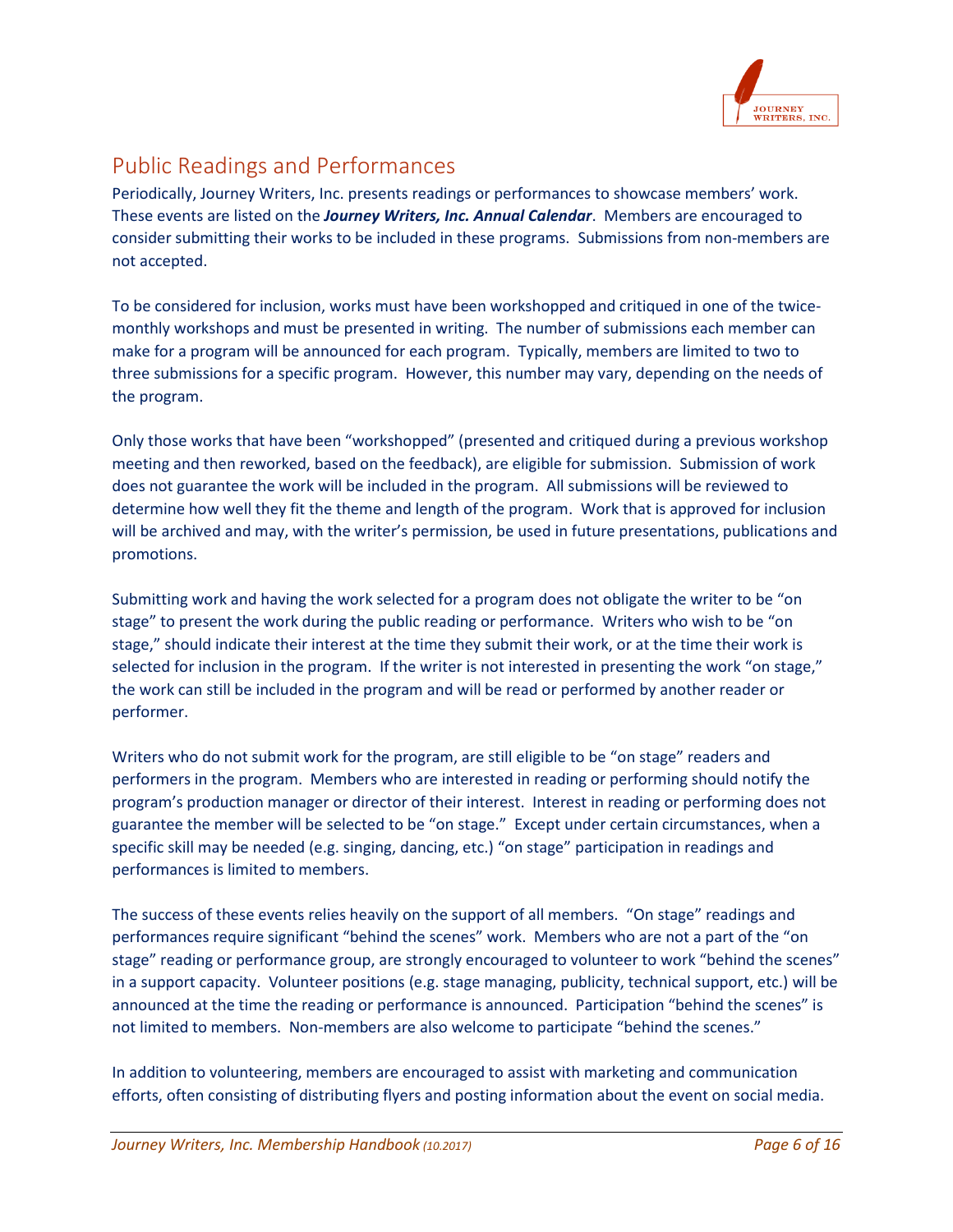

Members are also encouraged to purchase tickets, attend events and, when possible, assist with ticket sales.

Participation both "on stage" and "behind the scenes" require a time commitment. The responsibilities for "on stage" readers and performers and "behind the scenes" volunteers, as well as the anticipated time commitment, will be announced at the time the program is announced.

# <span id="page-7-0"></span>Submitting Work for Publication

Journey Writers, Inc. may publish individual or collected works of members for various purposes (e.g. marketing, advertising, fundraising, etc.) Members are encouraged to consider submitting their work for these publications. Submissions from non-members are not accepted.

The number of submissions each member can make will be announced for each publication. Typically, members are limited to two to three submissions. However, this number may vary, depending on the needs of the publication.

As with works submitted for readings and performances, to be considered for inclusion in publications, works must have been "workshopped" (presented and critiqued during a previous workshop meeting and then reworked, based on the feedback), and must be presented in writing. Submission of work does not guarantee the work will be published. All submissions will be reviewed to determine how well they fit the theme and length of the publication. Work that is approved for inclusion will be archived and may, with the writer's permission, be used in future publications.

## <span id="page-7-1"></span>Board of Directors

The Journey Writers, Inc. Board of Directors comprises up to 19 members. The Board officers include President, Vice President, Treasurer, Assistant Treasurer, Secretary, Assistant Secretary and Artistic Director.

Board members are typically elected by the Journey Writers, Inc. members at the Journey Writers Annual Meeting. Those elected to the Board serve for a term of two years and may, if elected, serve a second term. Board members may also be elected to the Board at other times of the year by a vote of the current Board members.

The role of the Journey Writers Board of Directors is to steer the organization towards a sustainable future by adopting sound, ethical, and legal governance and financial management policies, as well as by making sure the organization has adequate resources to advance its mission. Board members serve as stewards of the organization, as advocates for the organization's mission and as fundraisers. Members of the Journey Writers Board serve as volunteers without any compensation.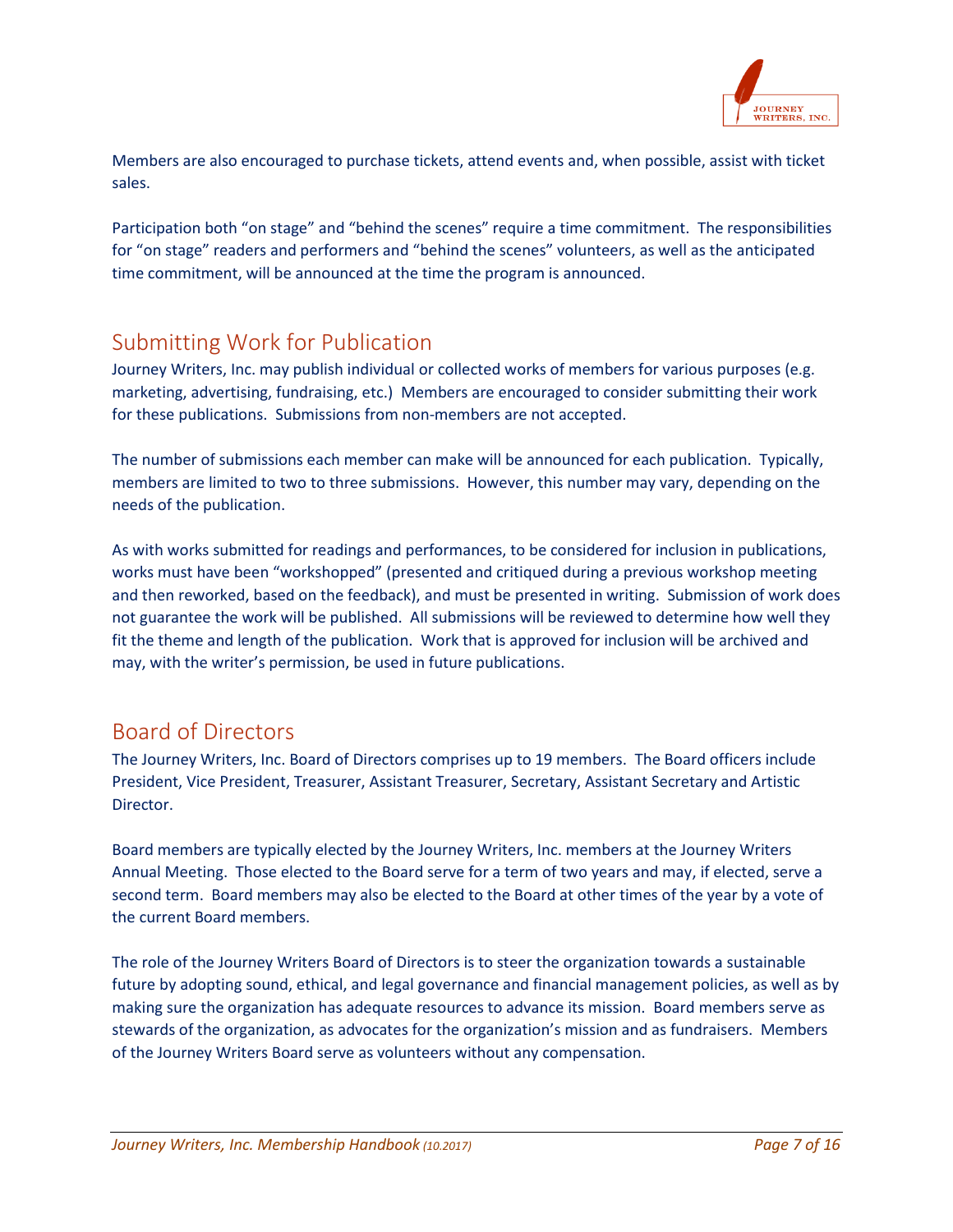

The Board of Directors have three primary duties:

- 1. Take care of the organization by ensuring prudent use of all assets, including facility, people, and good will; and provide oversight for all activities that advance the organization's effectiveness and sustainability.
- 2. Make decisions in the best interest of the organization; not in his or her own self-interest.
- 3. Ensure that the organization obeys applicable laws and acts in accordance with ethical practices; that the organization adheres to its stated corporate purposes, and that its activities advance its mission.

Members of Journey Writers, Inc. Board are expected to sign and conform to the Board Member "Contract." Although not legally binding, this agreement outlines what is expected of individual Board members and how Journey Writers, Inc. will, in turn, be responsible to them. In addition to other responsibilities, the Contract states Board members are expected to attend at least 75 percent of Board meetings and to remain in good standing by being up-to-date with their membership dues. In addition, each year, Board members are expected to make a contribution to Journey Writers, that is meaningful to them.

# <span id="page-8-0"></span>Board Member Job Descriptions/Responsibilities

#### <span id="page-8-1"></span>President

- 1. Is a member of the Board
- 2. Serves as the Chief Volunteer of the organization
- 3. Provides leadership to the Board of Directors, who sets policy
- 4. Chairs meetings of the Board after developing the agenda
- 5. Encourages Board's role in strategic planning
- 6. Appoints the chairpersons of committees, in consultation with other Board members
- 7. Serves ex officio as a member of committees and attends their meetings when invited
- 8. Helps guide and mediate Board actions with respect to organizational priorities and governance concerns
- 9. Monitors financial planning and financial reports
- 10. Plays a leading role in fundraising activities
- 11. Serves as an ambassador to the community for the organization
- 12. Informally evaluates the effectiveness of the Board members
- 13. Annually evaluates the performance of the organization in achieving its mission
- 14. Performs other responsibilities assigned by the Board

#### <span id="page-8-2"></span>Vice President

- 1. Is a member of the Board
- 2. Performs President's responsibilities when the President cannot be available
- 3. Reports to the Board's President
- 4. Works closely with the President and other Board members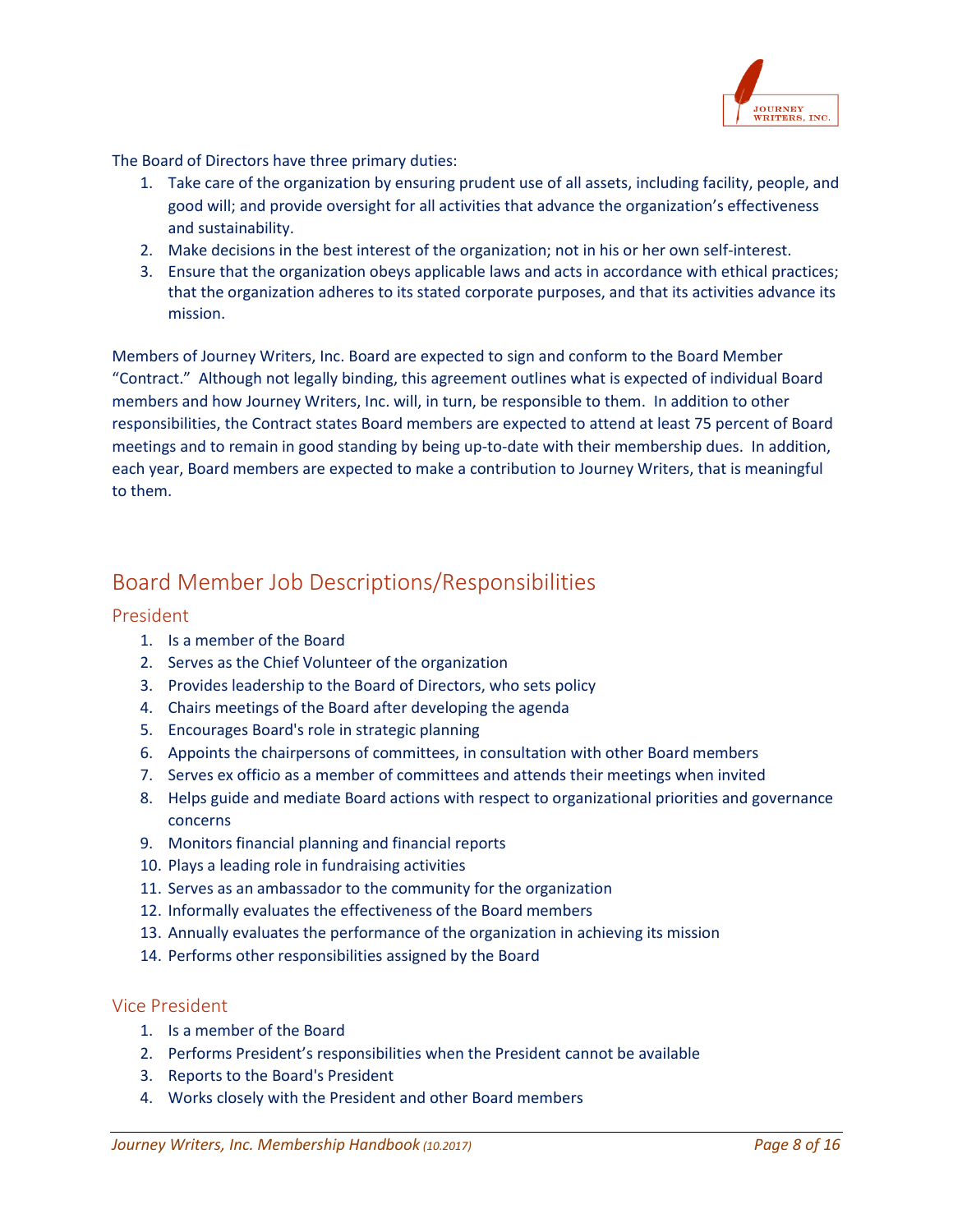

- 5. Participates closely with the President to develop and implement officer transition plans
- 6. Performs other responsibilities as assigned by the Board

#### <span id="page-9-0"></span>Treasurer

- 1. Is a member of the Board
- 2. Has practical financial/accounting skills
- 3. Manages finances of the organization
- 4. Administrates fiscal matters of the organization
- 5. Is responsible for the collection, banking and dispersal of funds
- 6. Produces monthly financial statements
- 7. Prepares and files corporate financial reports and other reports as required, with the Board of **Directors**
- 8. Provides annual budget to the Board for members' approval
- 9. Ensures development and Board review of financial policies and procedures

#### <span id="page-9-1"></span>Assistant Treasurer

- 1. Is a member of the Board
- 2. Provides support to the Treasurer
- 3. Performs Treasurer's responsibilities when the Treasurer cannot be available
- 4. Works closely with the Treasurer, President and other Board members
- 5. Performs other responsibilities as assigned by the Board

#### <span id="page-9-2"></span>**Secretary**

- 1. Is a member of the Board
- 2. Maintains records of the Board and ensures effective management of organization's records
- 3. Notifies Board of upcoming meetings
- 4. Works with President to prepare agenda for Board meetings
- 5. Manages minutes of Board meetings
- 6. Ensures meeting minutes are distributed to members shortly after each meeting
- 7. Is lead person for mailings and maintaining name/mailing lists
- 8. Is sufficiently familiar with legal documents (articles, by-laws, IRS letters, etc.) to note applicability during meetings

#### <span id="page-9-3"></span>Assistant Secretary

- 1. Is a member of the Board
- 2. Provides support to the Secretary
- 3. Performs the Secretary's responsibilities when the Secretary cannot be available
- 4. Works closely with the Secretary, President and other Board members
- 5. Performs other responsibilities as assigned by the Board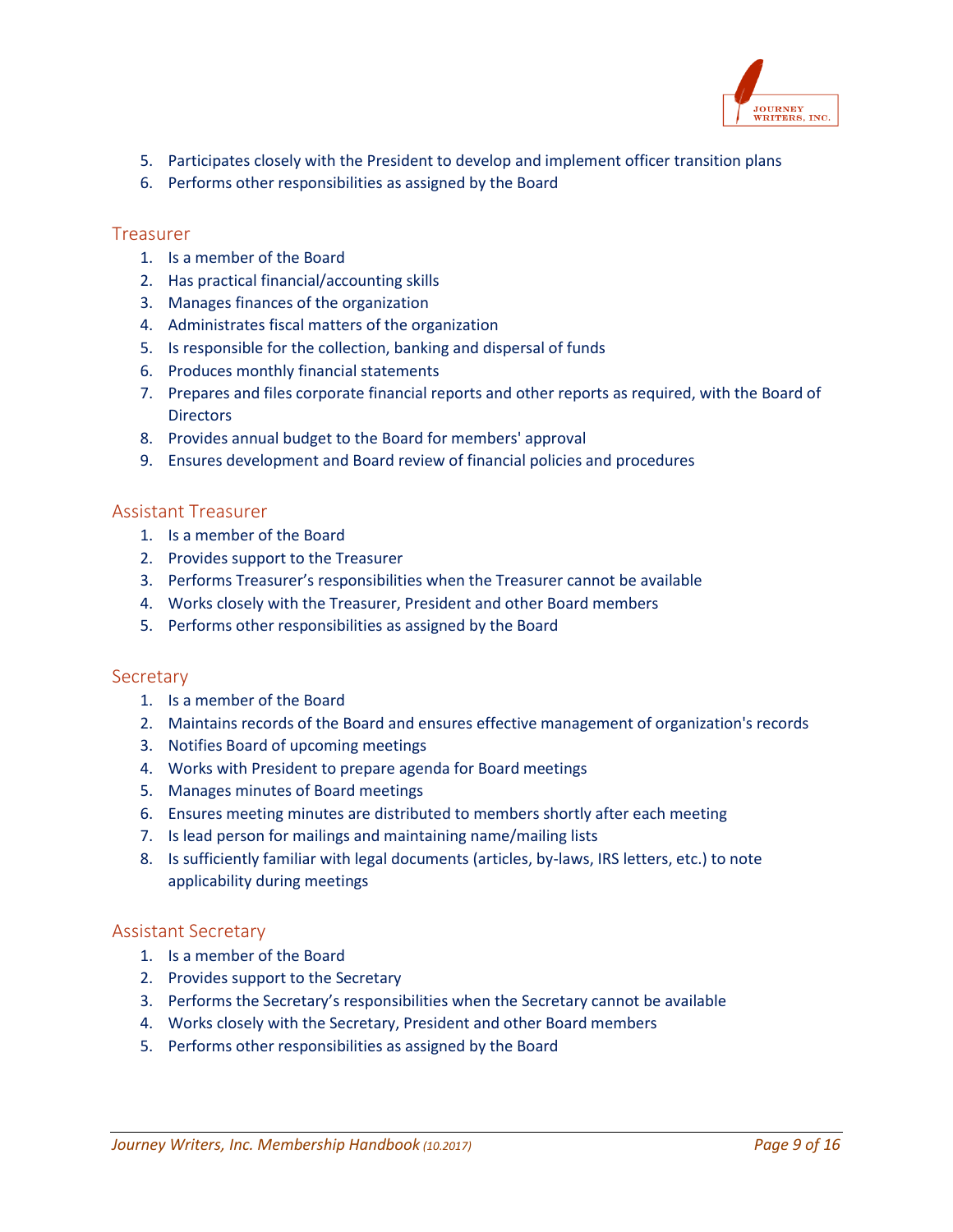

#### <span id="page-10-0"></span>Artistic Director

- 1. Is a member of the Board
- 2. Reports to the President
- 3. Is responsible for the artistic vision and programming of the organization
- 4. Works closely with the President and Board in planning the artistic activities of the organization
- 5. Develops annual program budget with the Treasurer
- 6. Reports to the Board of Directors on a regular basis to give an update on artistic activity
- 7. Initiates and leads the Board's annual evaluation of artistic activities
- 8. May direct organization productions, has oversight of other programs
- 9. Interviews potential directors, choreographers, technicians, musicians, etc. for productions
- 10. Manages directors, choreographers, technicians, musicians, etc. hired for productions

#### <span id="page-10-1"></span>Committee Chair

- 1. Is a member of the Board
- 2. Sets tone for the committee work
- 3. Ensures that members have the information needed to do their jobs
- 4. Oversees the logistics of committee's operations
- 5. Reports to the Board President
- 6. Reports to the full Board on committee's decisions/recommendations
- 7. Assigns work to the committee members, sets the agenda and runs the meetings, and ensures distribution of meeting minutes
- 8. Initiates and leads the committee's annual evaluation

#### <span id="page-10-2"></span>Board Member

- 1. Regularly attends Board meetings and important related meetings
- 2. Makes serious commitment to participate actively in committee work
- 3. Volunteers for and willingly accept assignments and complete them thoroughly and on time
- 4. Stays informed about committee matters, prepare well for meetings, and review and comment on minutes and reports
- 5. Gets to know other committee members and build a collegial working relationship that contributes to consensus
- 6. Is an active participant in the committee's annual evaluation and planning efforts
- 7. Participates in fund raising for the organization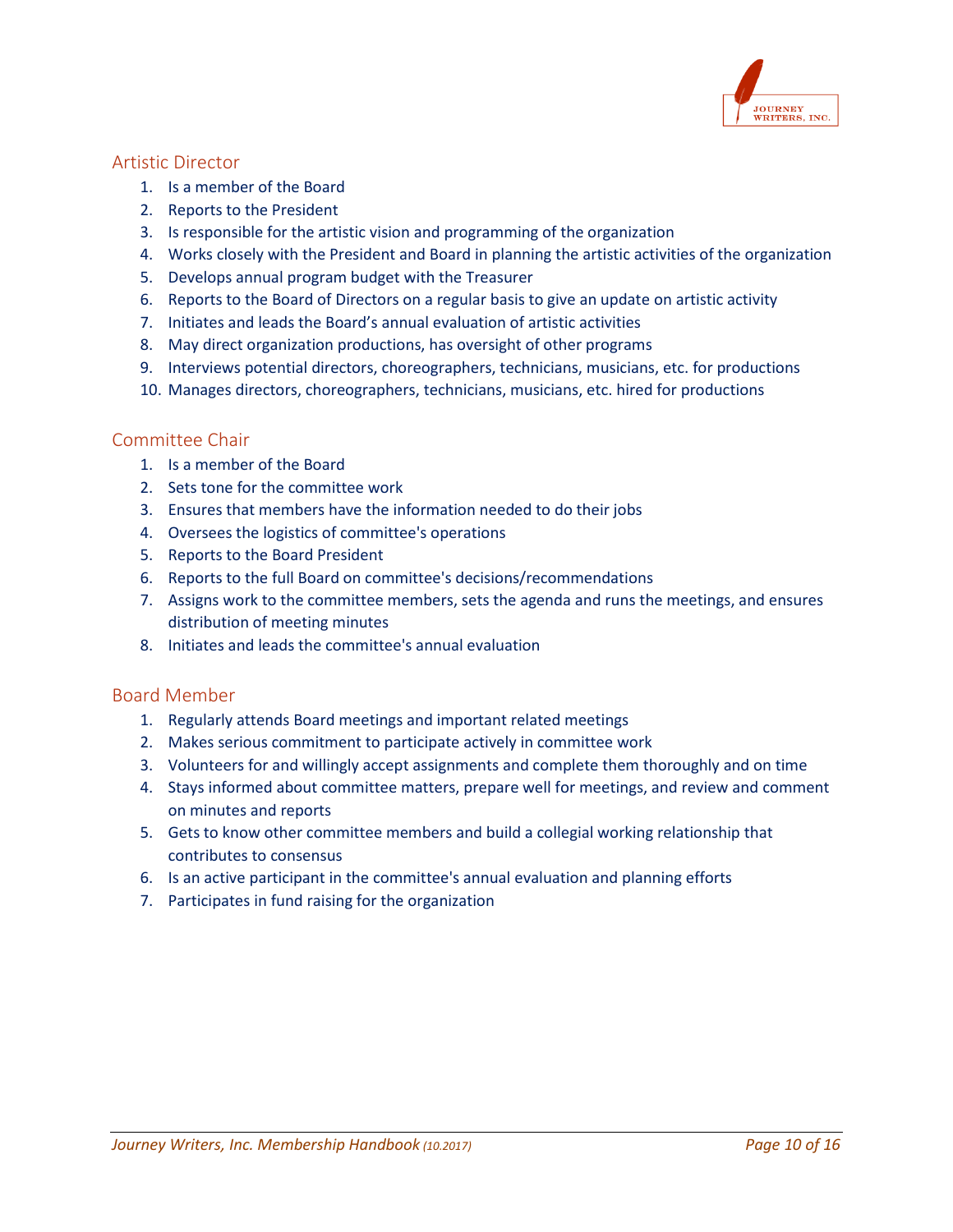

## Journey Writers, Inc. Board Member Contract

<span id="page-11-0"></span>I, \_\_\_\_\_\_\_\_\_\_\_\_\_\_\_\_\_\_\_\_\_\_\_\_\_, understand that as a member of the Board of Directors of Journey Writers, Inc., I have a legal and ethical responsibility to ensure that the organization does the best work possible in pursuit of its goals. I believe in the purpose and the mission of the organization, and I will act responsibly and prudently as its steward. As part of my responsibilities as a Board member:

- 1. I will interpret the organization's work and values to the community, represent the organization, and act as a spokesperson.
- 2. In turn, I will interpret our constituencies' needs and values to the organization, speak out for their interests, and on their behalf, hold the organization accountable.
- 3. I will attend at least 75 percent of Board meetings, committee meetings and special events.
- 4. Each year, but no later than Thanksgiving of each year and without having to be asked, I will make a personal financial contribution at a level that is meaningful to me.
- 5. I will actively participate in one or more fundraising activities.
- 6. I will excuse myself from discussions and votes where I have a conflict of interest.
- 7. I will stay informed about what's going on in the organization. I will ask questions and request information. I will participate in and take responsibility for making decisions on issues, policies, and other matters. I will not stay silent if I have questions or concerns.
- 8. While I am a member of the Board, I will make every effort to vote in every public election.
- 9. I will work in good faith with staff and other Board members as partners toward achievement of our goals.
- 10. If I don't fulfill these commitments to the organization, I will expect the Board President to call me and discuss my responsibilities with me.

In turn, Journey Writers, Inc. will be responsible to me in the following ways:

- 1. I will be sent, without having to request them, quarterly financial reports and an update of organizational activities that allow me to meet the "prudent person" standards of the law. (The "prudent person rule," applied in many settings in slightly differing language, states that an individual must act with the same judgment and care as, in like circumstances, a prudent person would act.)
- 2. Opportunities will be offered to me to discuss the organization's programs, goals, activities, and status; additionally, I can request such opportunities.
- 3. The organization will help me perform my duties by keeping me informed about issues in the industry and field in which we are working and by offering me opportunities for professional development as a Board member.
- 4. Board members and staff will respond in a straightforward fashion to questions that I feel are necessary to carry out my fiscal, legal, and moral responsibilities to this organization. Board members and staff will work in good faith with me toward achievement of our goals.
- 5. If the organization does not fulfill its commitments to me, I can call on the Board President to discuss the organization's responsibilities to me.

| Signed by: | Board Member Date:      |
|------------|-------------------------|
| And by:    | . Board President Date: |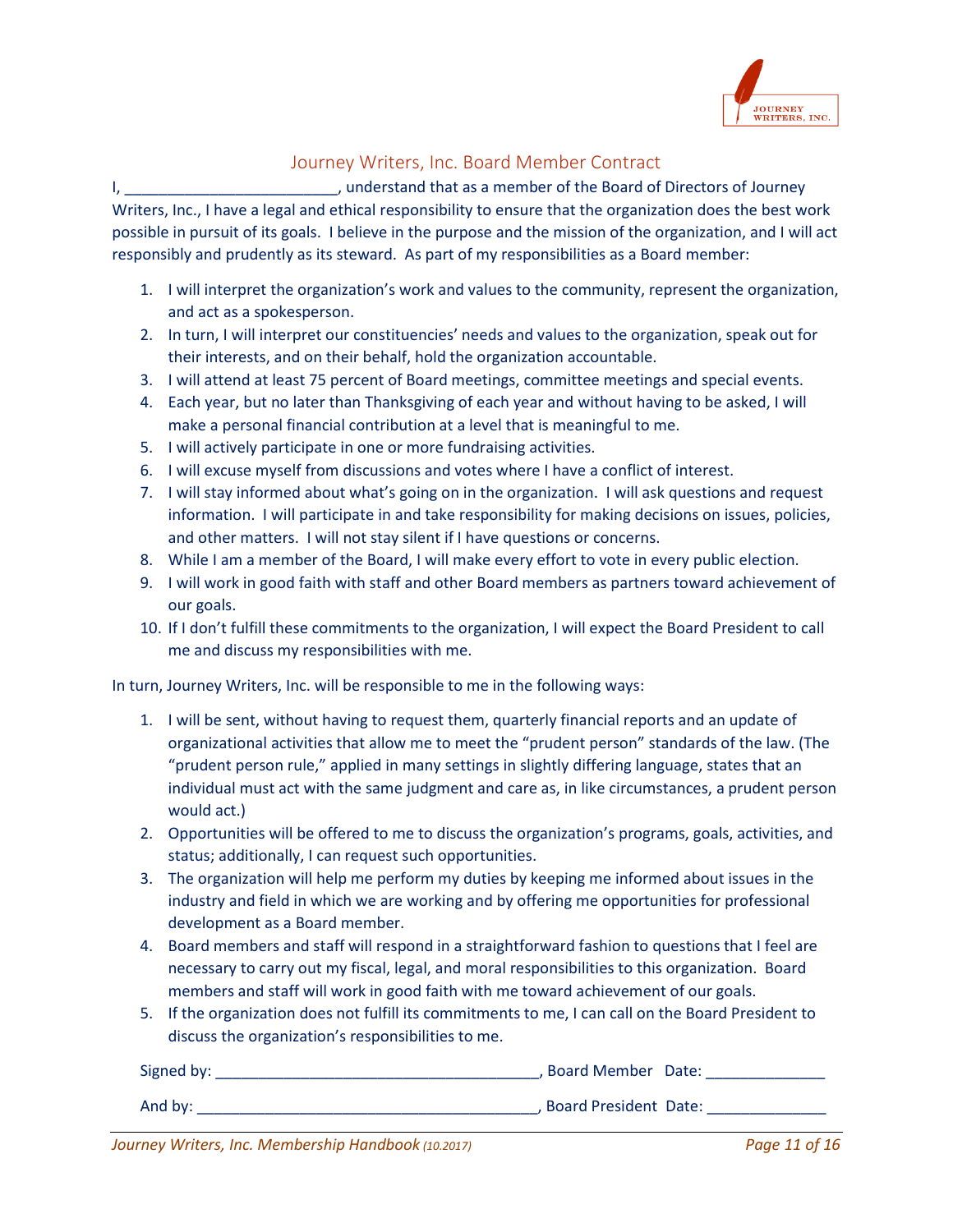

## <span id="page-12-0"></span>Other Journey Writers, Inc. Documents

Copies of other Journey Writer, Inc. documents, including bylaws, annual reports, meeting agendas, meeting notes and financial statements are available upon request. Please contact the Journey Writers, Inc. Board President or Secretary.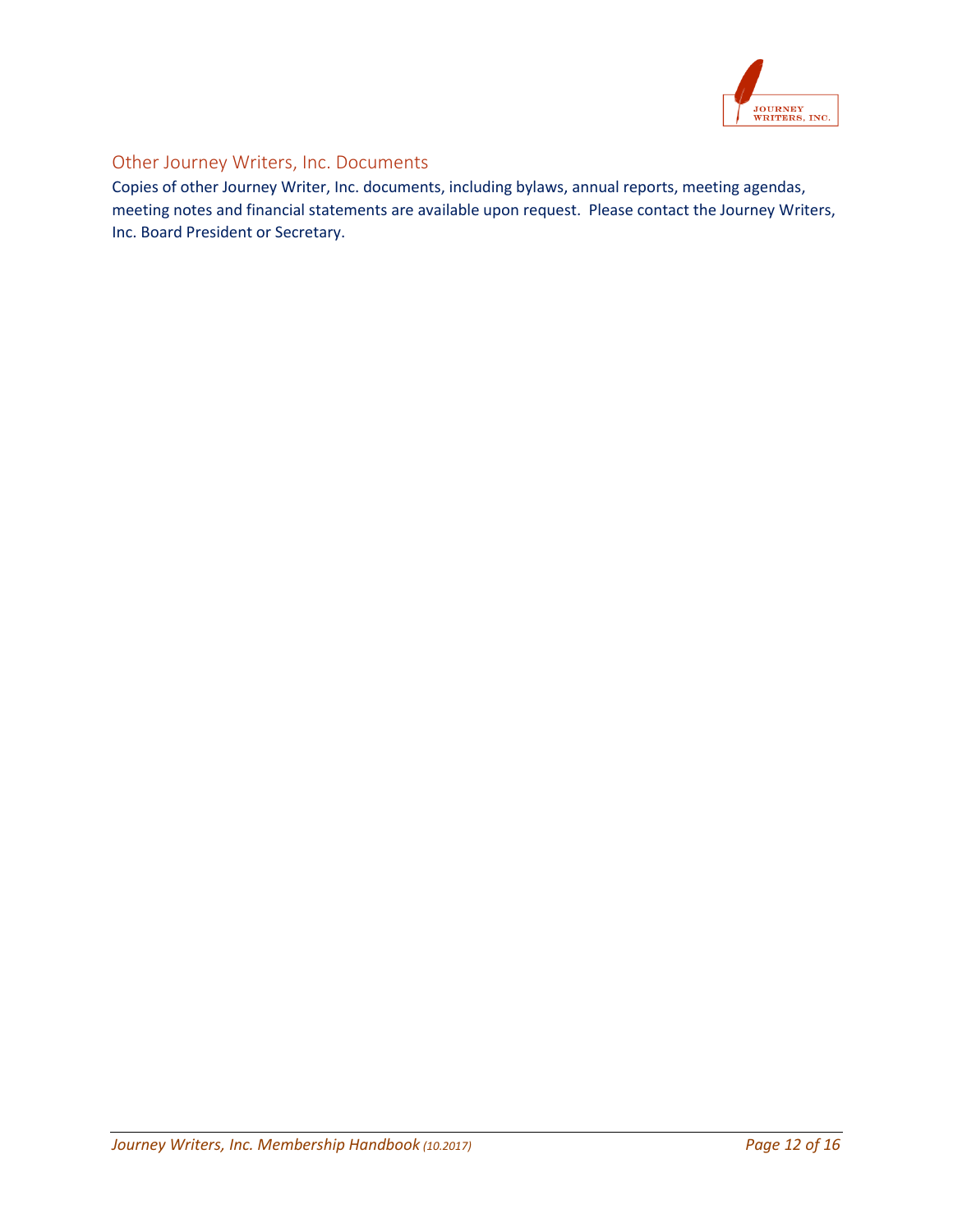

# <span id="page-13-0"></span>Journey Writers, Inc. Annual Calendar - 2017

<span id="page-13-1"></span>

|    | October 2017        |                         |
|----|---------------------|-------------------------|
| 28 | 2016 Annual Meeting | 10:00 AM-1:00 PM,       |
|    |                     | <b>Keney Park House</b> |
|    |                     | 183 Windsor Avenue      |
|    |                     | Windsor, CT 06095       |
|    |                     |                         |

#### <span id="page-13-2"></span>November 2017

| <b>Executive/Financial Committee Meeting</b> | 12:00-2:45 PM, CAC* |
|----------------------------------------------|---------------------|
| <b>Writers Workshop</b>                      | 3:00-6:00 PM, CAC*  |
| <b>Board Meeting</b>                         | 12:00-2:45 PM, CAC* |
| <b>Writers Workshop</b>                      | 3:00-5:00 PM, CAC*  |
| <b>Thanksgiving Celebration</b>              | 5:00-7:00 PM, CAC*  |
|                                              |                     |
|                                              |                     |

#### <span id="page-13-3"></span>December 2017

| $\overline{2}$ | <b>Executive/Financial Committee Meeting</b>         | 12:00-2:45 PM, CAC* |
|----------------|------------------------------------------------------|---------------------|
| $\overline{2}$ | <b>Writers Workshop</b>                              | 3:00-6:00 PM, CAC*  |
| -9             | <b>Board Meeting</b>                                 | 12:00-2:45 PM CAC*  |
| -9             | <b>Writers Workshop</b>                              | 3:00-5:00 PM CAC*   |
| -9             | <b>Holiday Celebration</b>                           | 5:00-7:00 PM CAC*   |
| q              | Selections for Black History Month Reading Announced |                     |

Rehearsal Schedule Announced

\*CAC- Christian Activities Council, 47 Vine Street, Hartford, CT 06112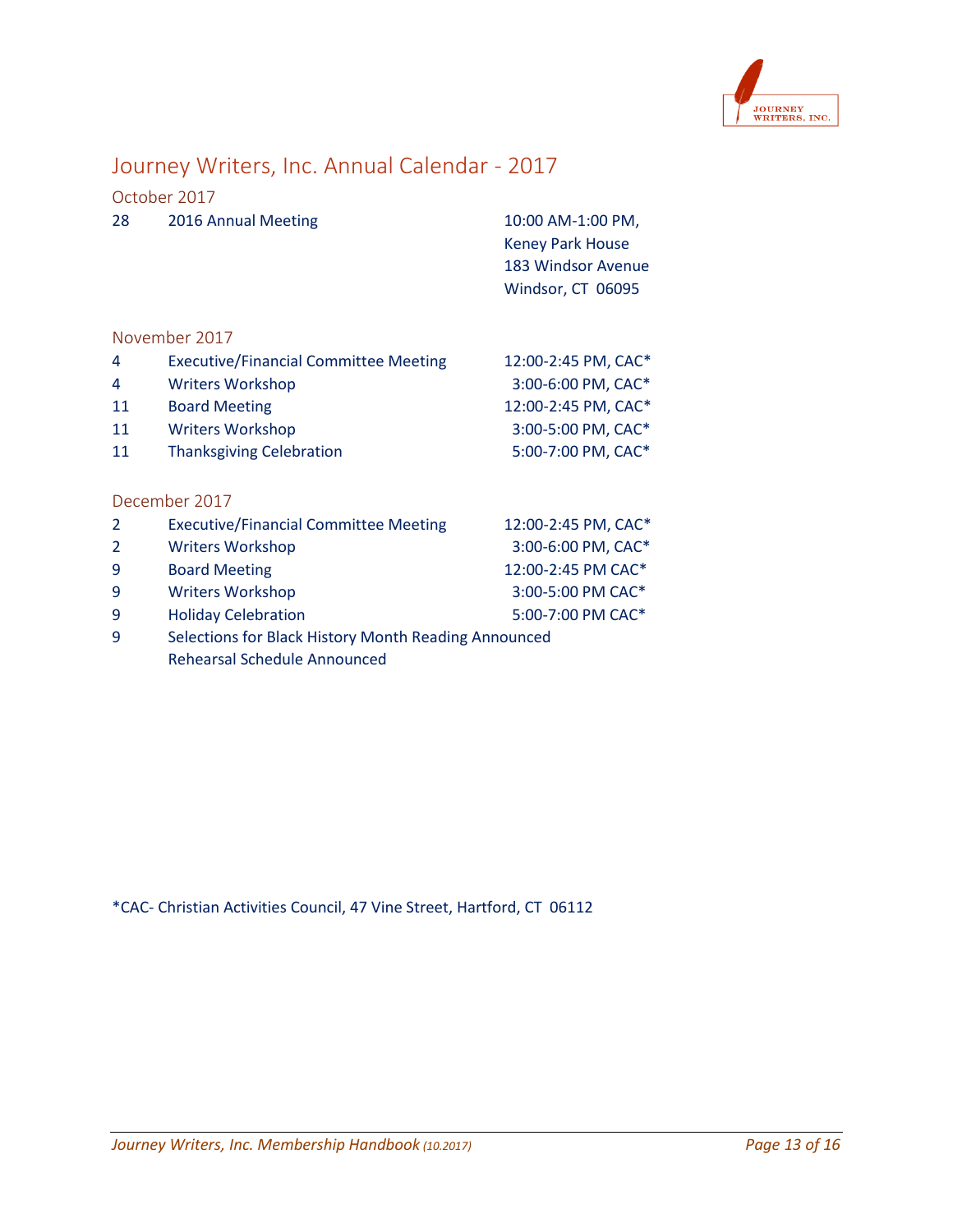

# <span id="page-14-0"></span>Journey Writers, Inc. Annual Calendar - 2018

## <span id="page-14-1"></span>January 2018

<span id="page-14-2"></span>

| 3  | Begin Rehearsal for Black History Month<br>Program | <b>Time/Location TBD</b> |
|----|----------------------------------------------------|--------------------------|
| 6  | <b>Executive/Financial Committee Meeting</b>       | 12:00-2:45 PM, CAC*      |
| 6  | <b>Writers Workshop</b>                            | 3:00-6:00 PM, CAC*       |
| 20 | <b>Board Meeting</b>                               | 12:00-2:45 PM, CAC*      |
| 20 | <b>Writers Workshop</b>                            | 3:00-6:00 PM, CAC*       |
|    |                                                    |                          |
|    | February 2018                                      |                          |
| 3  | <b>Executive/Financial Committee Meeting</b>       | 1:00-2:45 PM, CAC*       |
| 3  | <b>Writers Workshop</b>                            | 3:00-6:00 PM, CAC*       |
| 3  | <b>Begin Submissions for Major Production</b>      |                          |
| 17 | <b>Board Meeting</b>                               | 12:00-2:45 PM, CAC*      |
| 17 | <b>Writers Workshop</b>                            | 3:00-6:00 PM, CAC*       |
| 17 | <b>Submissions for Major Production Due</b>        |                          |
|    | (Family-friendly program in May 2018)              |                          |
|    |                                                    |                          |

## 22 Black History Month Reading: Hartford Public Library, 6:00 PM **"Journey Writers Tell the Whole Story:** True Colors, Hartford, CT, Date & Time TBD **Queer Black History"**

#### <span id="page-14-3"></span>March 2018

<span id="page-14-4"></span>

| 3          | <b>Executive/Financial Committee Meeting</b> | 1:00-2:45 PM, CAC*                    |
|------------|----------------------------------------------|---------------------------------------|
| 3          | <b>Writers Workshop</b>                      | 3:00-6:00 PM, CAC*                    |
| 3          | Intent to go to Writers Retreat              |                                       |
|            | and Chilmark Writer's' Workshop              |                                       |
|            | in Martha's Vineyard (July 22-29) due        |                                       |
| 3          | <b>Selections for Major Production</b>       |                                       |
|            | and Rehearsal Schedule Announced             |                                       |
| 16/17      | "Journey Writers Tell the Whole Story:       | True Colors Conference, UCONN, Storrs |
|            | <b>Queer Black History"</b>                  |                                       |
| 17         | <b>Board Meeting</b>                         | 12:00-2:45 PM, CAC*                   |
| 17         | <b>Writers Workshop</b>                      | 3:00-6:00 PM, CAC*                    |
| 31         | <b>Writers Workshop</b>                      | 3:00-6:00 PM, CAC*                    |
| April 2018 |                                              |                                       |
| 14         | <b>Executive/Financial Committee Meeting</b> | 1:00-2:45 PM, CAC*                    |
| 14         | Writers Workshop                             | 3:00-6:00 PM, CAC*                    |
| 28         | 2017 Annual Meeting                          | <b>Time/Location TBD</b>              |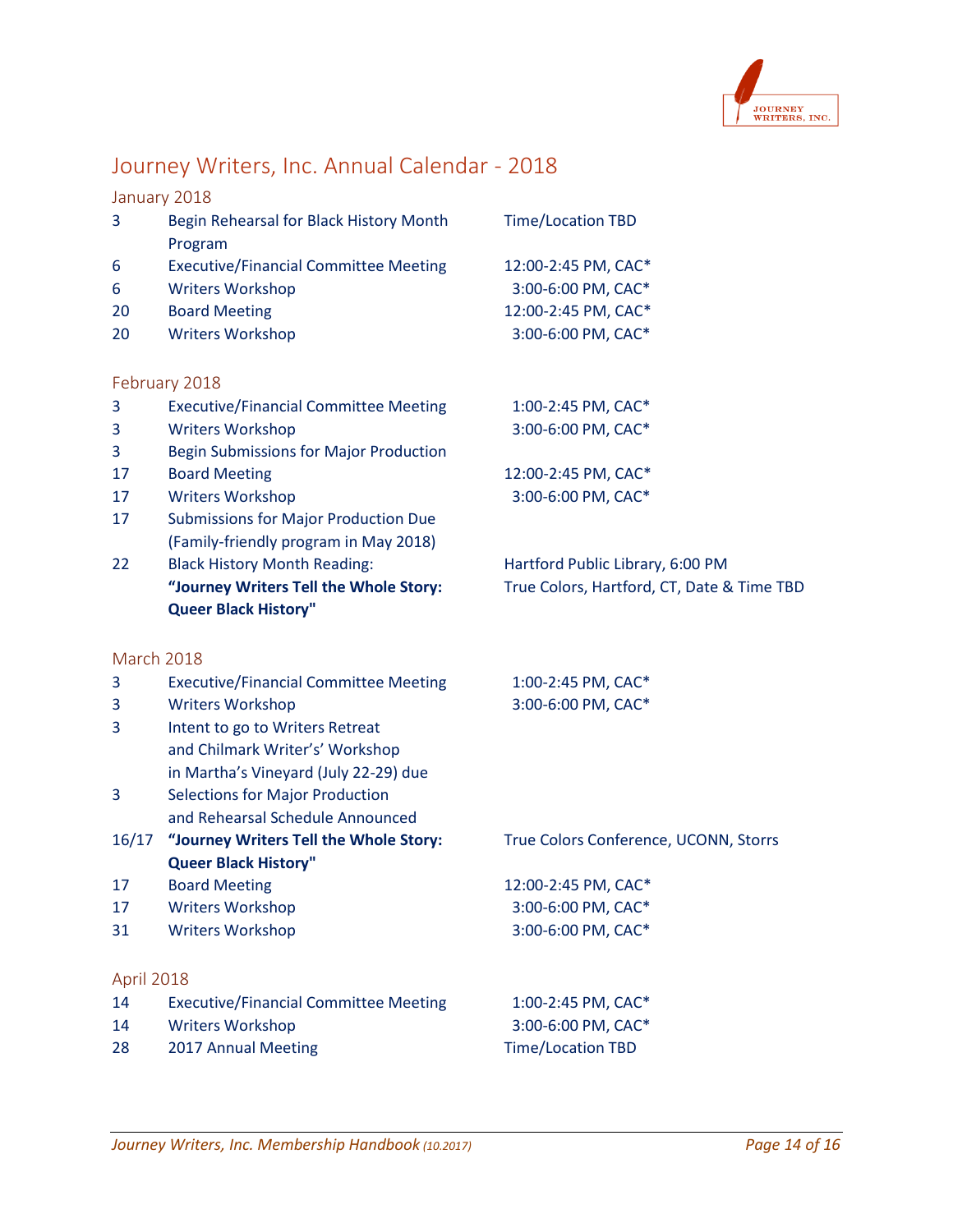

#### <span id="page-15-0"></span>May 2018

| 12 | <b>Executive/Financial Committee Meeting</b> | 1:00-2:45 PM, CAC* |
|----|----------------------------------------------|--------------------|
|----|----------------------------------------------|--------------------|

| -12 | <b>Writers Workshop</b> | 3:00-6:00 PM, CAC*  |
|-----|-------------------------|---------------------|
| -26 | <b>Board Meeting</b>    | 12:00-2:45 PM, CAC* |

- 
- Writers Workshop 3:00-6:00 PM, CAC\*
- TBD Major Production (Family-friendly) Date/Time/Location TBD

## <span id="page-15-1"></span>June 2018

| -9 | <b>Executive/Financial Meeting</b> | 1:00-2:45 PM, CAC*  |
|----|------------------------------------|---------------------|
| 9  | <b>Writers Workshop</b>            | 3:00-6:00 PM, CAC*  |
| 23 | <b>Board Meeting</b>               | 12:00-2:45 PM, CAC* |
| 23 | <b>Writers Workshop</b>            | 3:00-6:00 PM, CAC*  |

## <span id="page-15-2"></span>July 2018

| $\mathcal{L}$  | <b>Executive/Financial Committee Meeting</b>                      | 1:00-2:45 PM, CAC*          |
|----------------|-------------------------------------------------------------------|-----------------------------|
| $\overline{7}$ | <b>Writers Workshop</b>                                           | 3:00-6:00 PM, CAC*          |
| 21             | <b>Board Meeting</b>                                              | 12:00-2:45 PM, CAC*         |
| 21             | <b>Member Retreat</b>                                             | 10:00 AM-6 PM, Location TBD |
|                | 22-29 5 <sup>th</sup> Annual Writers Retreat to Martha's Vineyard |                             |

and Chilmark Writer's Workshop

## <span id="page-15-3"></span>August 2018

<span id="page-15-4"></span>

| $\overline{4}$ | <b>Executive/Finance Committee Recess: No Meeting</b> |                     |  |
|----------------|-------------------------------------------------------|---------------------|--|
| $\overline{4}$ | <b>Writers Workshop</b>                               | 3:00-6:00 PM, CAC*  |  |
| 18             | <b>Board Meeting Recess: No Meeting</b>               |                     |  |
| 18             | <b>Writers Workshop</b>                               | 3:00-6:00 PM, CAC*  |  |
|                |                                                       |                     |  |
| September 2018 |                                                       |                     |  |
| $\mathbf{1}$   | <b>Executive/Financial Committee Meeting</b>          | 1:00-2:45 PM, CAC*  |  |
| $\mathbf{1}$   | <b>Writers Workshop</b>                               | 3:00-6:00 PM, CAC*  |  |
| 15             | <b>Board Meeting</b>                                  | 12:00-2:45 PM, CAC* |  |
| 15             | <b>Writers Workshop</b>                               | 3:00-6:00 PM, CAC*  |  |
| 29             | <b>Writers Workshop</b>                               | 3:00-6:00 PM, CAC*  |  |